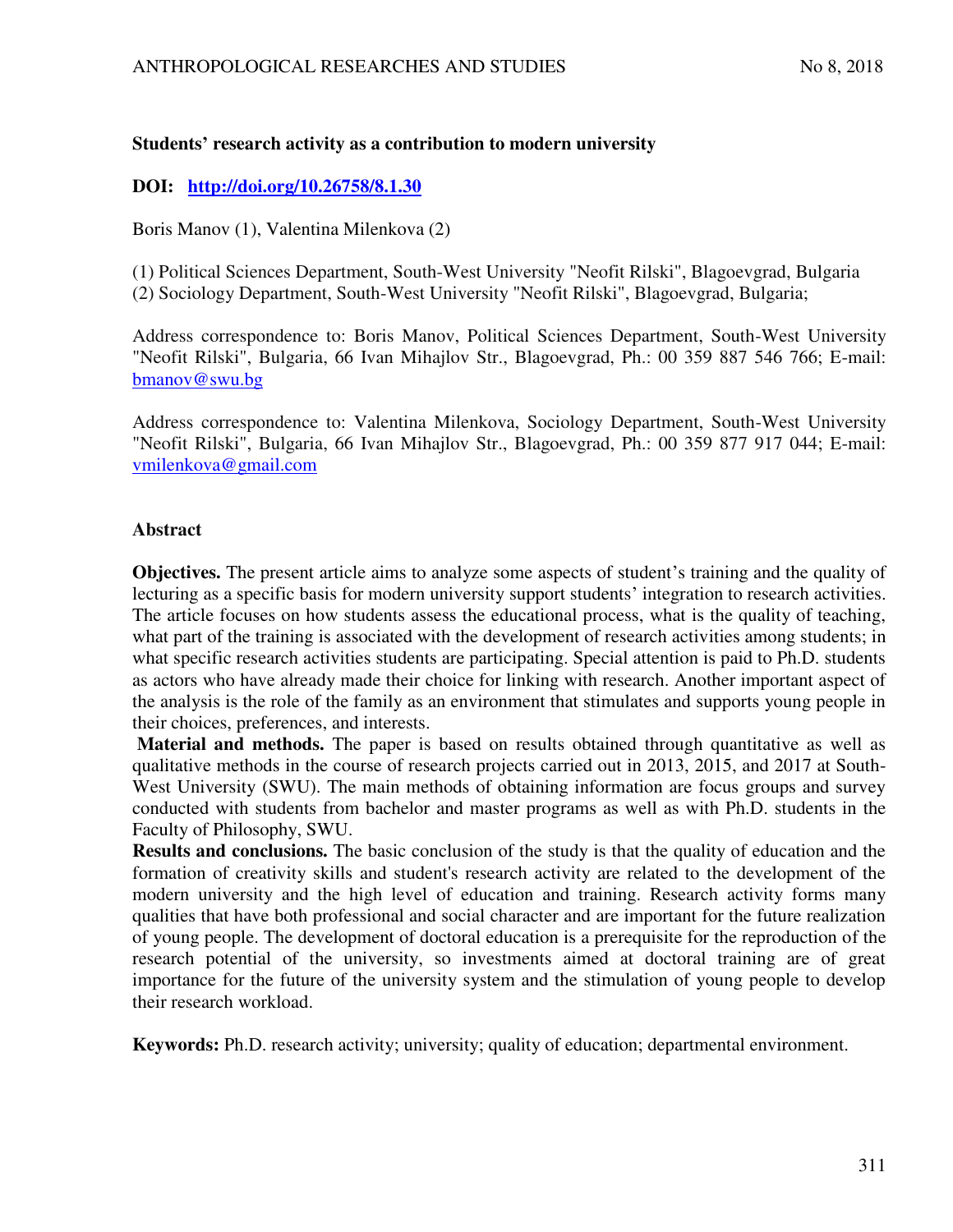### **Introduction**

Development of Bulgarian higher education is connected with improving various training aspects, research activities, and teaching methods. One of the aims of higher education is to stimulate individuals to form a positive attitude towards the study process and to improve one's qualification and flexibility. The expansion of higher education brought about a worldwide increase in the number of universities. This growth has led to the establishment of new models and methods of education, which, in turn, have created a few challenges related to the efficiency and quality of the offered education (Royal, 2011). The quality of higher education reflects the relationship between society and tertiary education institutions; it is also a combination of various scientific, social, cultural and economic factors, revealing the significance of market economy as a tool for controlling higher education (Furst-Bowe, 2011, p.5). In a constantly changing world, quality of education is a continuous course of action, which depends on the positive outcome from the relationship between various actors, i.e. lecturers, students, parents, state institutions, and private partners.

The university is the institution that provides unity of training and research and in this sense focuses its efforts on the formation of Ph.D. students such as social actors who ensure the continuity of scientific work and research activities. The issues related to doctoral training are particularly important and current today. They include the quality of doctoral studies, the qualifications of the supervisors, the skills of Ph.D. students, the development of teamwork and various forms of collaboration, the enhancement of publishing activities and the creation of research networks of Ph.D. students from different national and European universities. Ph.D. is based on high-quality bachelor's and master's degree education because only good theoretical and methodological preparation implies a high level of performance of the doctoral program. Moreover, it is the lecturers in the bachelor and master's programs who prepare the Ph.D. students. In this connection, it is the correlation between variables referring to teaching process and the learning experiences of students in the context of higher education. The study leans on the thesis that university system encompasses interrelated organizational practices and the very understanding of these relations is critical for achieving the desired results.

The present article aims at analyzing several important aspects of rationalizing university education as an environment of intellectual and research transmission as well as supporting the high quality of students and Ph.D. students training, formation skills for research work and stimulating a communicative environment in the department.

This article is an analysis of the students and their point of view on the current inclusion in different research activities.

### **Material and Methods**

The analysis is based in the empirical plan on several sociological surveys, used quantitative and qualitative methods, and covers the period 2013 - 2017.

- The survey "Integration of social- psychological sciences in a globalized world" conducted in 2013 in South-West University (SWU) with team leader Prof. Valentina Milenkova. Two methods were used: structured interviews and focus groups. The sample was unrepresentative and included 290 students from various faculties of the university; the sample was made under an experimental design scheme. The other method used was a focus group. There were three focus groups carried out with students and Ph.D. students from Sociology, Psychology and Political Science specialties of SWU.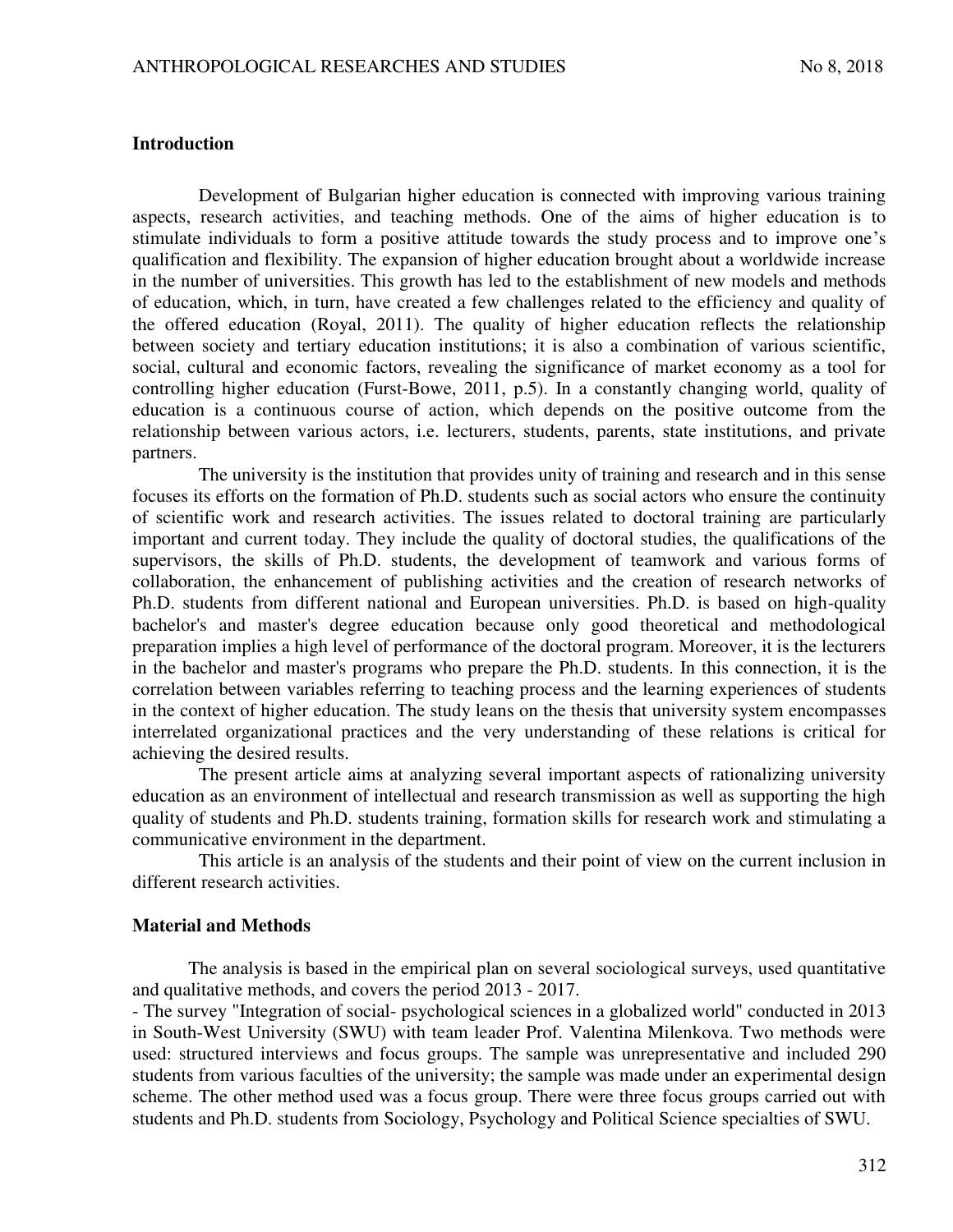- A survey "Cultural universals in the academic environment" was carried out in 2015 at SWU with students and Ph.D. students from Social study specialties: Sociology, Political Sciences, and Psychology; there were conducted 5 focus groups. Team leader of the project was Prof. Valentina Milenkova.

- A survey in 2017 carried out under the project "The Role of Ph.D. students in the modern research process: towards creating highly qualified and proactive staff" in the Faculty of Philosophy at the South-West University with team leader Prof. Boris Manov. The study aimed at showing the place of Ph.D. students in the contemporary research process, as well as the improvement and support of their academic work by their thesis supervisor, department, and the family. In the process of the survey, 51 Ph.D. students from all majors of the Faculty of Philosophy (Psychology, Sociology, Political Science, and Philosophy) were questioned anonymously. The age range was from 24 to 66 years of age. The number of women was 36, and men were 15, which raises the problem of feminization of Ph.D. studies as a degree in the educational and academic training of researchers.

Apart from Ph.D. students, 130 B.A. and M.A. students from all majors of the Faculty of Philosophy were also questioned. B.A. students were 53, and M.A. students were 77. The research team added the opinions shared by B.A. and M.A. students to the information obtained about Ph.D. students because it was important to study the readiness of B.A. and M.A. students form the teaching programs of the faculty to engage in research activities; whether they had been involved in such activities; do they wish to continue their education in a Ph.D. program; do they receive support from their milieu – colleagues, friends, and family.

The main methods of information gathering were focus groups and survey conducted with graduate students, bachelor and master students in the Faculty of Philosophy, SWU.

#### **Results**

We have assumed that the high quality of doctoral training depends on the high quality of bachelor's and master's degree education. In this respect, in the quantitative study of 2013, we put the following question to the students: - How do you evaluate the study process and the quality of teaching?

The assessment in education is a two-way process between two sets of actors: 1) lecturers and students and 2) students and lecturers. Assessment of students' achievements should be impartial, without involving sympathy or antipathy; it brings into focus the real students' abilities and personalities (Brown, 1994). The final mark is a result of accumulation and interpretation of gathered information, results or skills; as a consequence, the assessment reveals the degree of correspondence between achievements and established standards. The assessment in education gives a clear notion of teaching and learning practices and their effectiveness. From this point of view, it is vital for the evaluation system to be reformed and renewed, to improve the old methods and to implement new ones.

The evaluation is a complex method which gives information about: 1) level of knowledge of the learning groups; 2) the progress of educational milieu – the professionalism of lecturers, the organization of classes; and 3) the set goals which need to be achieved. The object of evaluation is the whole system in the different aspects of its functioning – practices, experience, innovations, policies, and reforms. Evaluation does not have only controlling functions; it also has an encouraging and prognostic role, since its meaning is to reveal student's potential. Generally, students' achievements are a function of: 1) personal and social characteristics (gender, age, social origin) and 2) the educational environment (organization of the study process, lecturers' qualification and skills). Measuring resources (human, financial, social) and results give information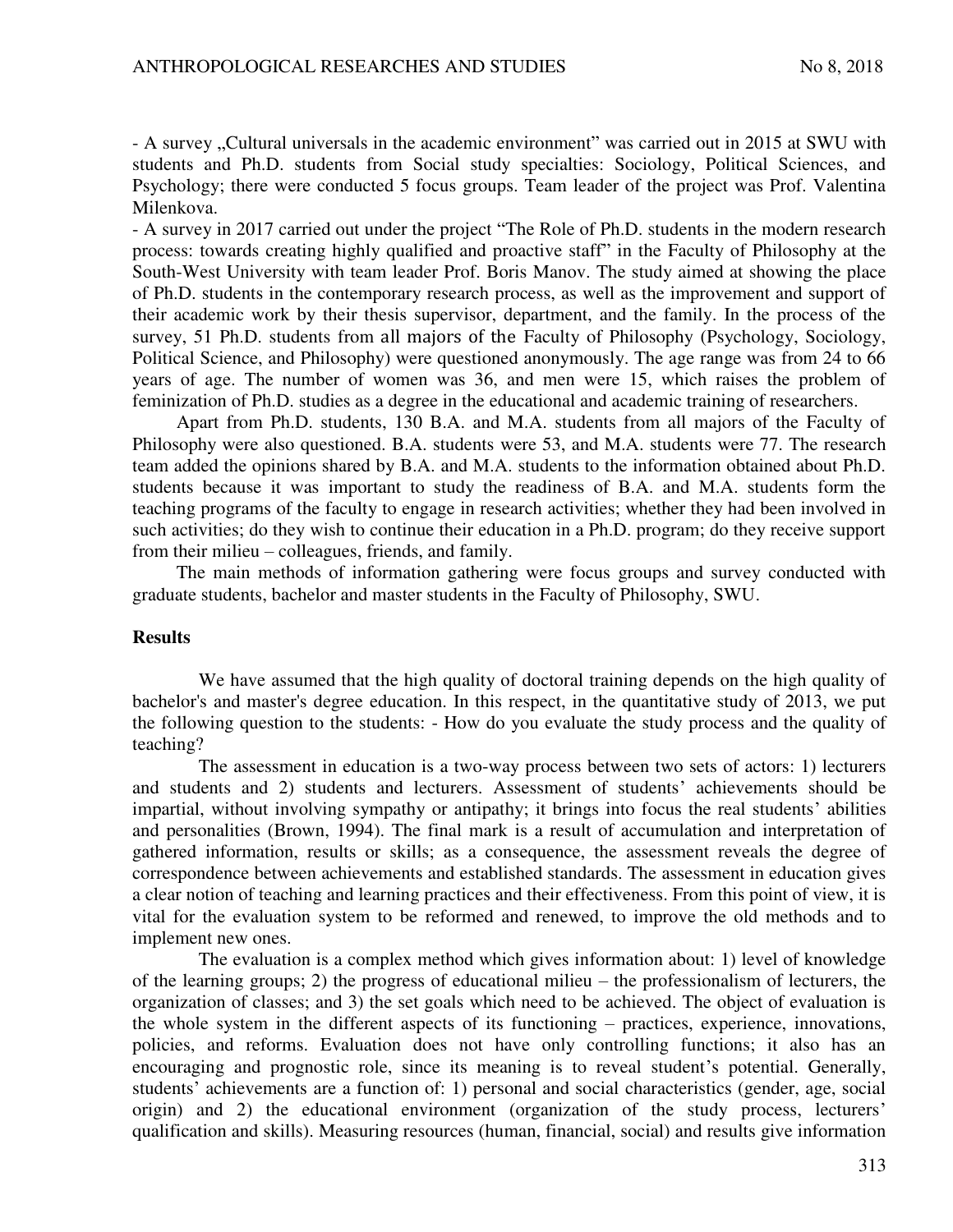on the effectiveness of the system. A frequent analysis of the educational environment and student's attainments outlines good possibilities for optimization of results.

An important part of the evaluation is the feedback. The lecturers assess student's knowledge, the way of thinking, ideas and skills according to certain standards. However, any grade has not only an informative facet but it must also involve a two-way communication.

Students' evaluation of teacher performance is one of the most controversial techniques used to identify the effectiveness of teachers (Nightingale, 1996). Aleamoni (1981) offers the following arguments to support the use of students' ratings on teachers' performance:

- Students are the main source of information about the learning environment, including teachers' ability to motivate students for continuing learning, empathy or the degree of the two-sided communication between instructors and students.
- Students are the logical evaluators of quality, effectiveness and satisfaction from course content, methods of teaching, textbooks, homework, and the degree of trainees' interest.
- Student ratings encourage communication between trainees and instructors.

The main idea of evaluation is rewarding and enhancing the development of the evaluated professionals: to know how students react to their grades; whether students take the grades into account; to what extent students strive to widen their knowledge, qualification, etc.

The criteria for education are based on a set of core values and concepts, which are interrelated, and those include visionary leadership, learning-centered education, and systems perspective (Furst-Bowe, 2011, p.3). In the conducted survey in 2013, the students were asked to evaluate diverse characteristics of "teachers' professionalism and qualification", such as: level of systematic organization of the study content; teachers' erudition and creativeness; quality of handouts, teaching methods and interaction during the lectures; level of dialogue with the audience; level of communication with students; fairness and neutrality in giving assessment marks (a quality system is in place at the university, and students at the end of each school year evaluate their teaching staff, their training and the teaching and assessment methods) etc.

The mentioned aspects in measuring professionalism among university teachers' have been elaborated a scale appraised by the students under a five-degree scale (from "completely agree" to "completely disagree"). The students shared the following answers:

- 1. Completely agree (18%)
- 2. Agree (29%)
- 3. Indifferent (13%)
- 4. Disagree (22%)
- 5. Completely disagree (8%)

It is noticed by the results that most of the respondents (47%) highly evaluated teaching skills and involvement of their university teachers (Graph 1).

## **Graph 1. Student evaluation of the level of professionalism of university lecturers**

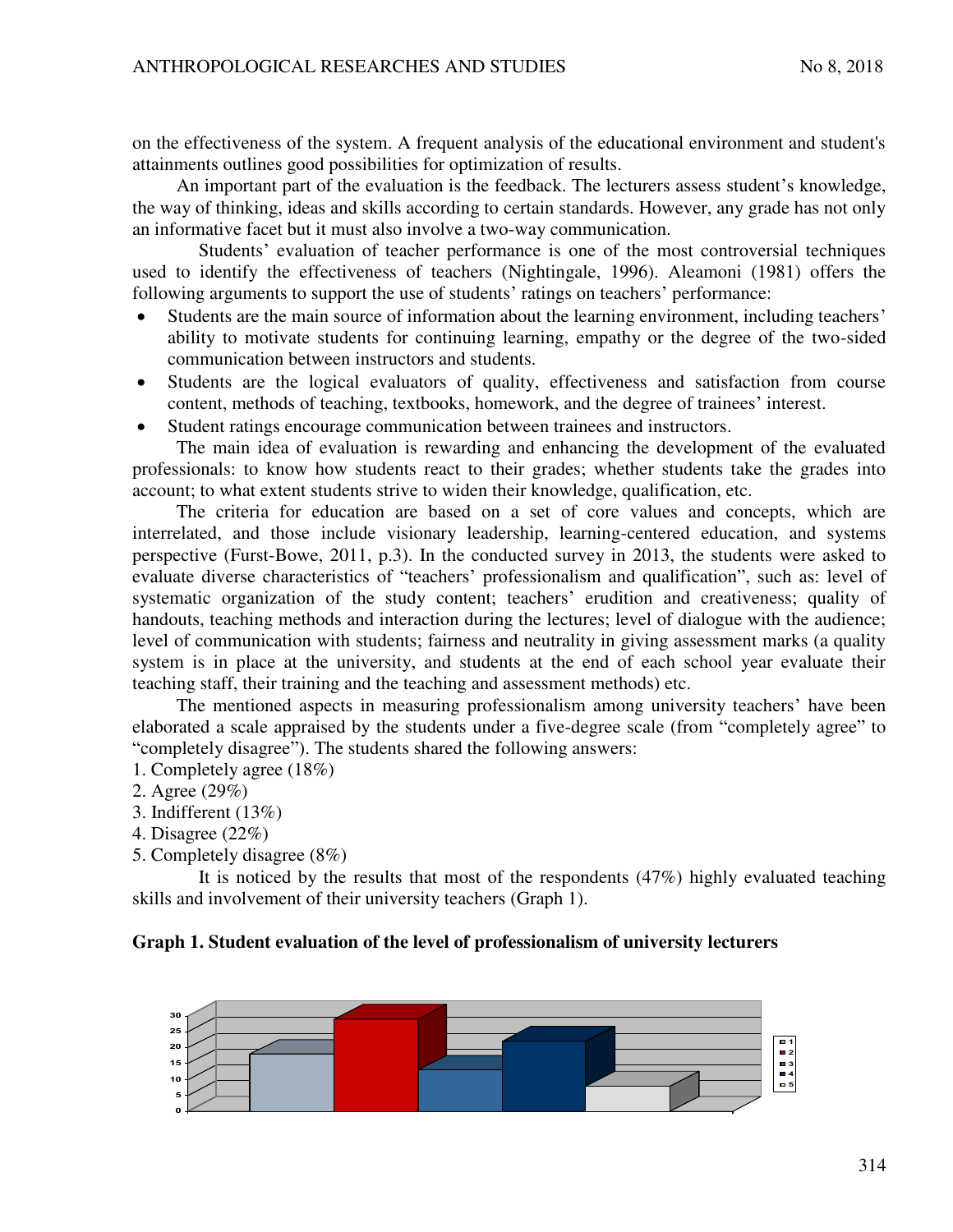By demonstrating a critical approach towards the teaching process, the students from South-West University (SWU) have overtly offered their stance and motivation to raise their personal demands towards teachers' performance and skills. Approximately 1/3 of the inquired students declared that lecturers are not unbiased in assessment and do not treat all students equally. According to some of the respondents, the lecturers are not prone to interactive teaching and learning methods; also, the study revealed that teachers do not maintain an open dialogue with students. This shows that the requirements of the teachers themselves need to be increased to their work, to increase reflexivity and to consider a more diverse and creative approach.

As a continuation of the topic of the professors' professionalism are also the results of Study of the Institute for Economic Studies, Bulgarian Academy of Sciences (Zareva et al, 2014). The study analyzes the state of higher education and the quality of training that is being maintained. The interdisciplinary study (2012–2013) reveals that 31% of the academic staff gives a poor mark to Bulgarian higher education. In contrast, 80.6 % of the students define Bulgarian tertiary education as 'good', 'very good' and 'excellent'.

Only 51% of university teachers believe that Bulgarian higher education is competitive in Europe. More critical in this respect are teachers from private universities. Possible remedies for solving the problems in this sphere, in respondents' opinion, are:

- Achieving an optimal balance between state governance and the autonomy of the HEIs
- Upgrading financial and regulatory framework of higher education
- Linking education with the strategic priorities for economic development and strengthening the link higher education institutions – employers
- Encouragement of business enterprises to invest in universities through receiving tax relieves and other stimuli (change in normative framework is needed)
- Contractual relations between universities and employers (or the Chamber of commerce), state administration, scientific institutions, foreign HEIs and foreign organizations
- Introducing tougher criteria for selection of students
- Enhancing internal and external control over the HEIs; enhancing the knowledge, skills and motivation of both faculty and students
- Updating and upgrading technology, learning content and methods for training
- Funding for capable students
- Synchronization of training programs with practice (Zareva et al., 2014, p.123).

The globalization is increasingly demanding the ability to learn and acquire new skills rapidly and to adapt to new challenges and situations. The most important skill in professional aspect at the moment is the "booming" and quickly developed computer industry that is why computer skills are advisable. In general, the students believe that they have to develop and improve their personal skills during the whole life.

#### *The University as an institution for research skills formation*

The characteristics of the successful professional should be adequate to the requirements of the social situation. The increased significance of research work and research skills (Giddens, 2009) stems from their close reference to future professionalism and social status. In this regard, university education has been attaining a crucial role in the developing of research-centered training of students. One of the most important questions is whether research attitudes are inherited or acquired and formed in the process of learning and development. Obviously, the answer to this question is a complex symbiosis of biological and genetic qualities on the one hand and of created abilities and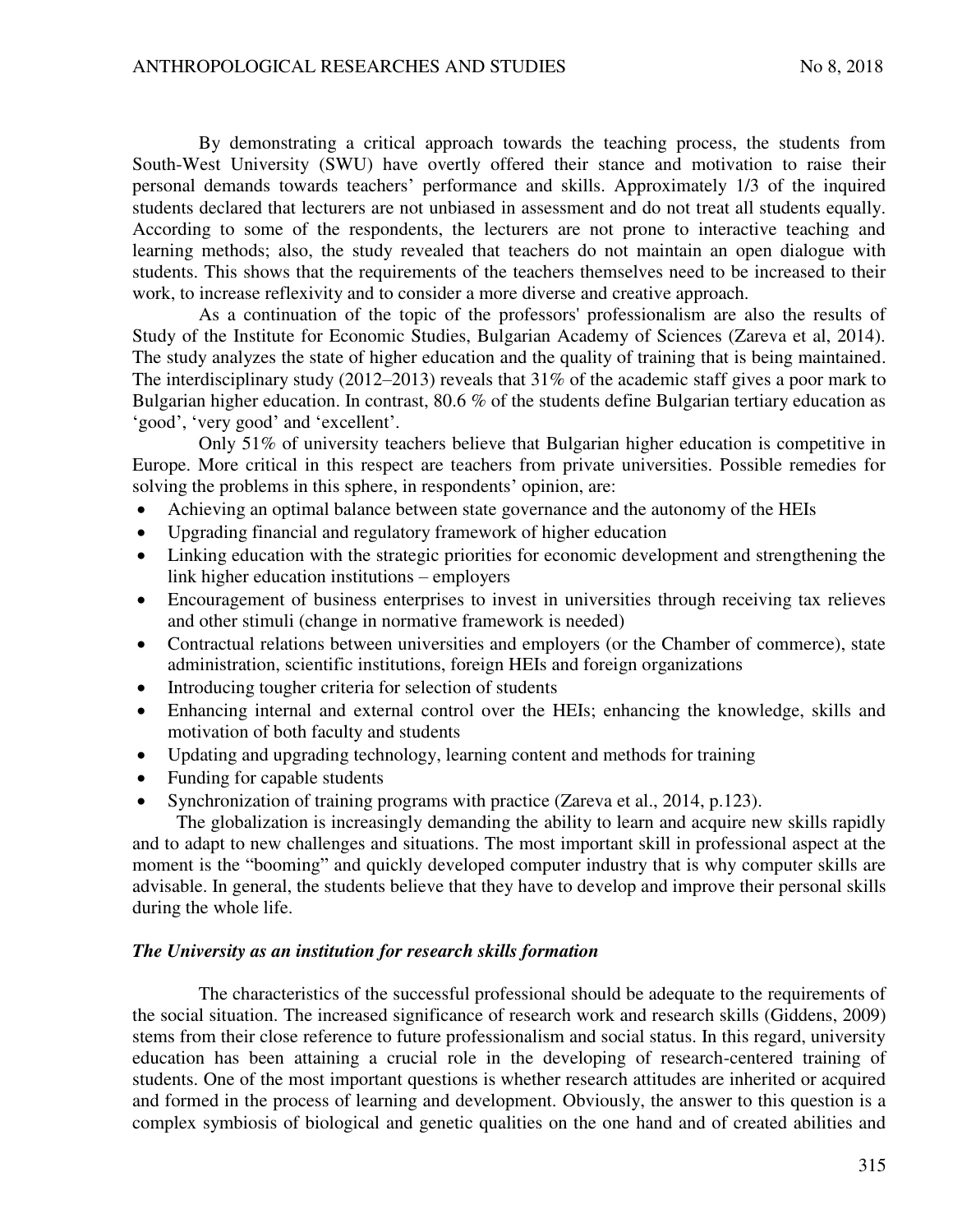skills on the other hand. Young people participating in the discussions have expressed the view that personal talents and predispositions have to be taken into account, the role of the family as a factor in the formation of research qualities is crucial, but also the educational institutions have a significant impact in the process. In this connection, the role of the university as an institution, which forms the research skills of the students, is growing.

In five focus groups conducted in 2015 at the South-West University under the project "Cultural universals in the academic environment", students shared that important skills the researcher should possess are:

- Intellectual capabilities;
- Self-improvement;
- Creativity;
- Thoroughness;
- Inspiration.

Participants in the group discussions focused on the creativity as an important skill; they say, "The researcher is the person who has to offer solutions, get out of difficulties, and deal with complex situations". In this sense, creativity becomes the decisive ability of the modern researcher. Educational institutions are largely responsible for developing this skill.

In addition the students participating in the survey (carried out in 2013) declared that: "*Education has to develop creative attitudes*": 86.0% of the respondents expressed *agreement* with that statement*:* 1 - fully agree 61.5%; 2 - agree: 24.5%; 3 - neither agree, nor disagree: 11.5%; 4 disagree:  $1.5\%$ ;  $5$  - fully disagree:  $0\%$ ;  $6$  - don't know  $1\%$  (Graph. 2).

## **Graph. 2 Education has to develop creative attitudes**



Formation of creativity is related to the study contents that are taught in university, to the specific rules and values in organizational aspect, to the contacts and sub-cultures, which university develops and draws individuals into different relations; university forms the research skills through the basic agents of its impact – professors and lecturers. All those components accumulate definite experience in themselves and they become bearers of particular purpose and engagement devoted to shaping in accordance with the social pattern which determines them. That is important, because through the inclusion of students into research activities:

a) increases the acquired qualification and professional skills;

b) gets students near to laboratories and the processes of constructing knowledge;

c) contributes to acquiring competence through their inclusion into diverse activities ("learning by doing");

d) creates attitude towards learning and adoption of new possibilities.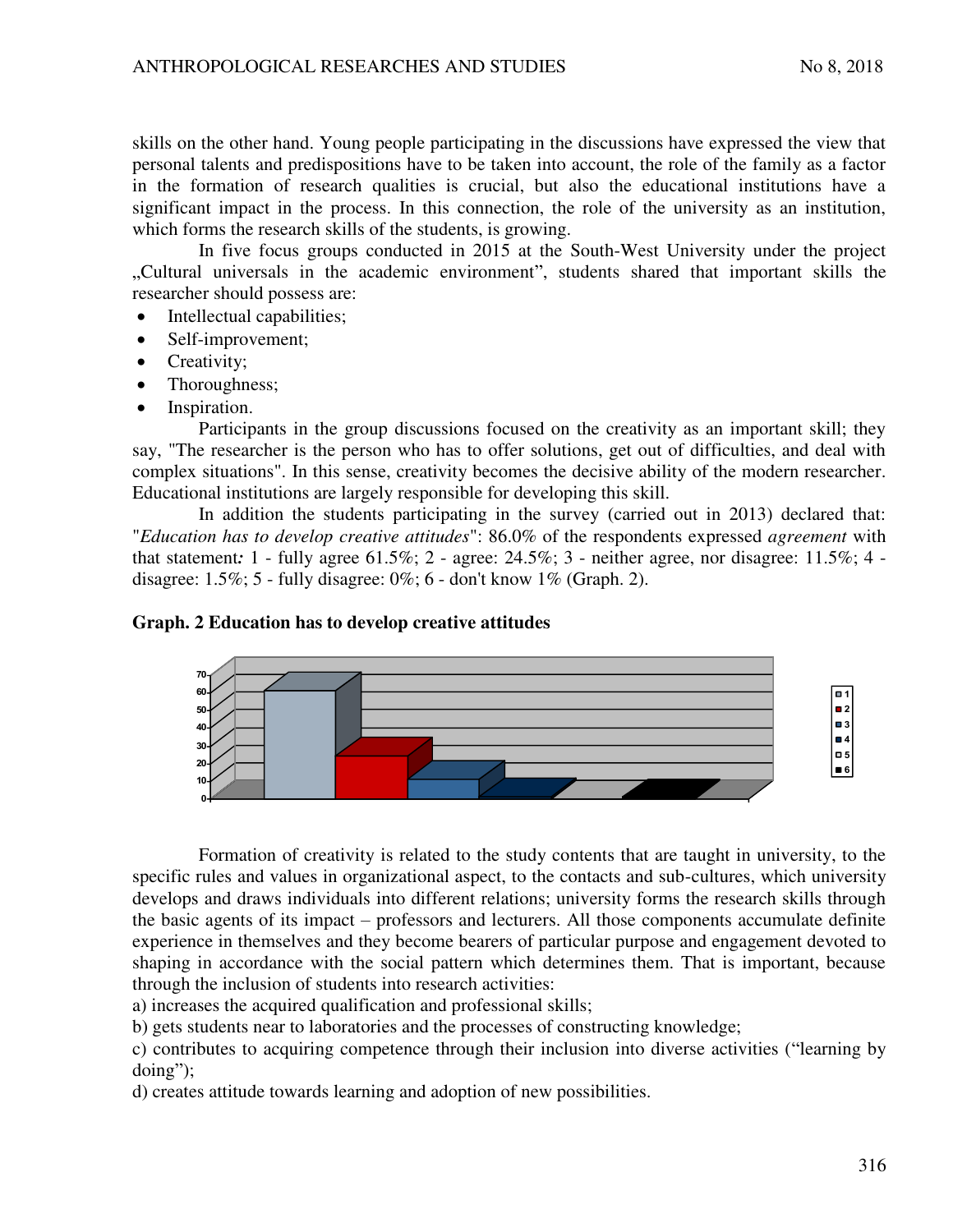According to the students involved in the focus groups, research is related to the development of intellectual skills and qualifications; so students should become more active and interested in training; tо apply in practice the matter for instruction at lectures and seminars, tо learn new things and turn into a corrective of lecturers' work, through pose the questions and asking for additional specifications.

Creativity and research activity implies complex personal development as from the point of view of obtaining specific skills and competence, as well as concerning qualities necessary for the construction of general attitude towards knowledge and research. Here are some of the qualities, promoted by research activities:

- Criticism and self-reflection.
- Openness to changes.
- Aptitude towards perfection.
- Ambition and active approach
- Teamwork.

It can be noticed that creativity as an aspect of research ability is associated mainly with activities bearing in them the store of a specialized teaching activity, understood as part of professional occupation with research. At the same time, however, along with that conception, shared among students, one has to bear in mind that the research activity is formed through routine and everyday training practices at classrooms and auditoriums as well, which is connected with assigning specific tasks at lectures, seminars, and exercises, literary studies on a definite topic, elaboration of term papers, making presentations, writing of reports and of essays.

Another way to formation research abilities in a university environment is *teamwork* i. e. "the possibility to discuss different things with the other young people during the classes", "the appearance in front of the other students", "field work". It was observed that the majority of students find attractive the social aspects of university work, namely possibilities for discussions, for establishing of contacts, so that sociability might be considered one of the motivations for including students in different leadership activities.

At every one of the indicated activities, implemented within the framework of training and assigned to students by their lecturers a specific research effort, connected with theoretical and exploratory work, with coordination of the team and distribution of the engagements of every one of the members, making of generalizations and presenting the results from theoretical and/or practical work are presumed. Those are all the important everyday efforts, which are necessary, and the students perceive them as various aspects of training.

That is why it is important to accentuate on the fact that the formation of research abilities is connected with the quality of education, the preparation of lecturers themselves, their participation in different scientific nets, with lecturers and students readiness to work together.

#### *Ph.D. students*

The topic for the formation of research activity was also developed by the project carried out in 2017 in which we asked PH.D. students: How the university should develop research skills? Shared opinions pointed at:

- Inclusion in research projects;
- Participation in conferences and roundtables;
- Writing articles on different topics;
- Elaboration of creative presentations;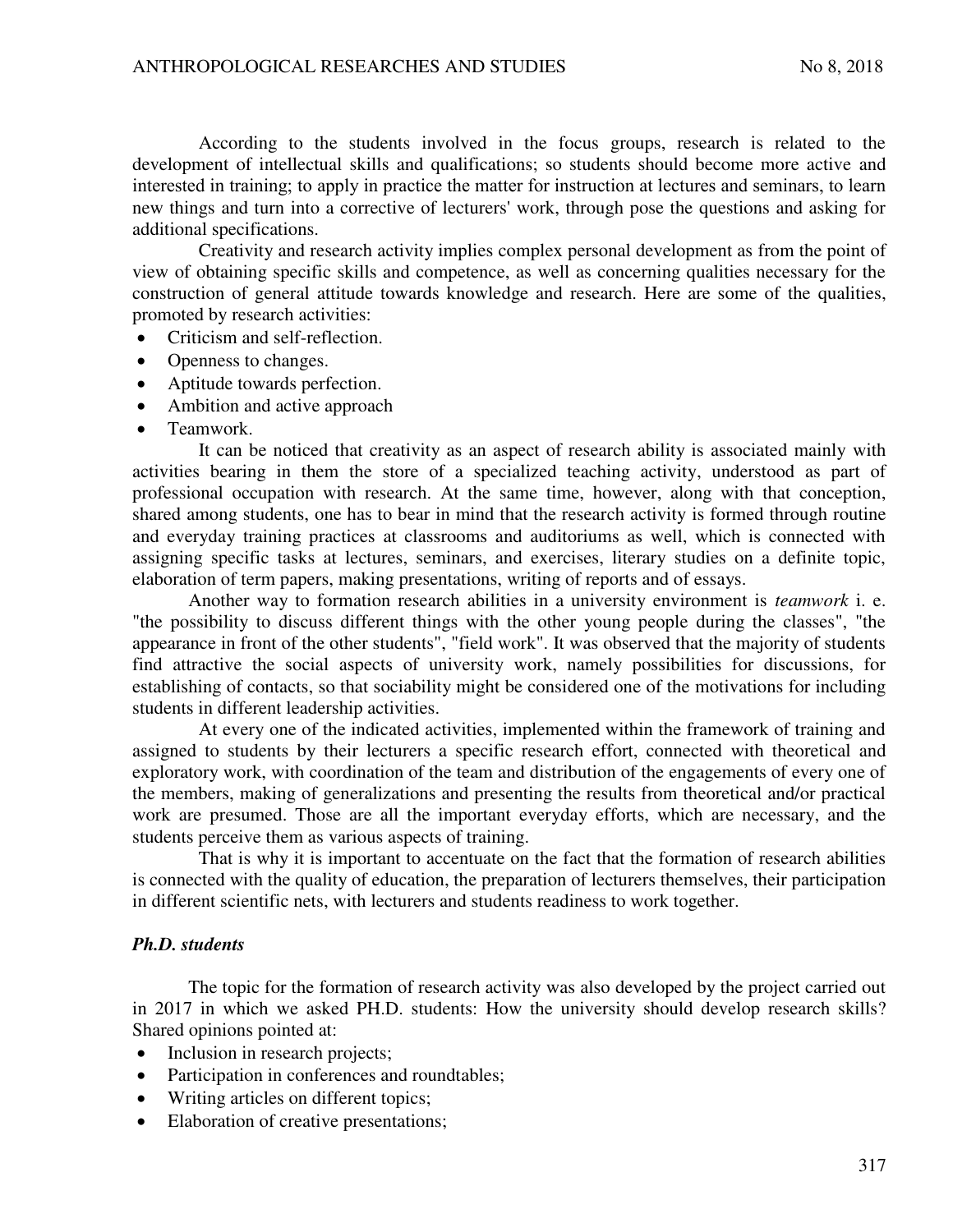All that means that the departments are primarily responsible for the way they develop the students' skills. In this context is the issue of the autonomy of Ph.D. students to make decisions relating to their work. It was discussed the choosing the title of the Ph.D. thesis. The topic is of significant importance because it assures that the research potential of the scholar is developed through it. All Ph.D. students who participated in the survey in the Faculty of Philosophy in 2017 confirmed that the topic of their theses and their academic interests coincide. Also, a half of the Ph.D. students shared that their Ph.D. thesis is a continuation of their Master's thesis. This means that there exist succession and continuity in the research work undertaken. This is a prerequisite for deepening the interests in the respective research area but it also means that there is a process of discussing and consideration of the views and plans of the Ph.D. students with respect to support and co-operation from the staff within the various departments in the Faculty of Philosophy.

The attitudes of colleagues and the overall milieu, in which Ph.D. students' training and formation as researchers take place, is significant for the complete research work. In this context, a special role is played by the supervisor who is the direct tutor and advisor of the Ph.D. student, with whom all basic ideas of the thesis are being discussed, and who follows the progress of the research work. 91.5% of the surveyed Ph.D. students in 2017 have stated that they receive full support from their supervisor.

Regarding support from the department, 91.5% expressed the opinion that they receive support from the department in which their Ph.D. training takes place.

In this sense, we can summarize that Ph.D. students at the Faculty of Philosophy, SWU in the current moment have the support, co-operation for work and achieving their goals. This cooperation comes from both the colleagues and the educational institution itself as an intellectual milieu and incentives for research work.

#### *The Role of the family*

One of the important topics studied during the survey of 2017 was connected to the support received by the Ph.D. students from their family, and friends. The family has a strong impact on dispositions towards life, future, self-image, and work. It creates a specific environment and the total set of conditions related to understanding and care (Coleman 1988).

Family background can also result in contextual differences that may affect achievement and motivation. All Ph. D. students in the surveys of 2017 declare that they have support from their families which itself turns into an important element of the ongoing work on the thesis connected to the co-operation of the family in an emotional, social, and economic plan directed to the future development of the Ph.D. students.

Young people's opinion in the survey revealed a clear relationship between family/ parent support and student achievements. In other words, parents who are actively involved in their children's education and provide a stimulating learning environment at home can help their children develop feelings of competence, control, curiosity, and positive attitudes about academics.

It is necessary to emphasize that "significant others" have a special place in the personal formation. These are:

- The family, as financial and emotional support. Family background can also result in contextual differences that may affect achievements and success.
- The role of the teachers and the educational environment and their impact and the formation of habits and skills.
- The influence of friends and informal environment as a source of support and information.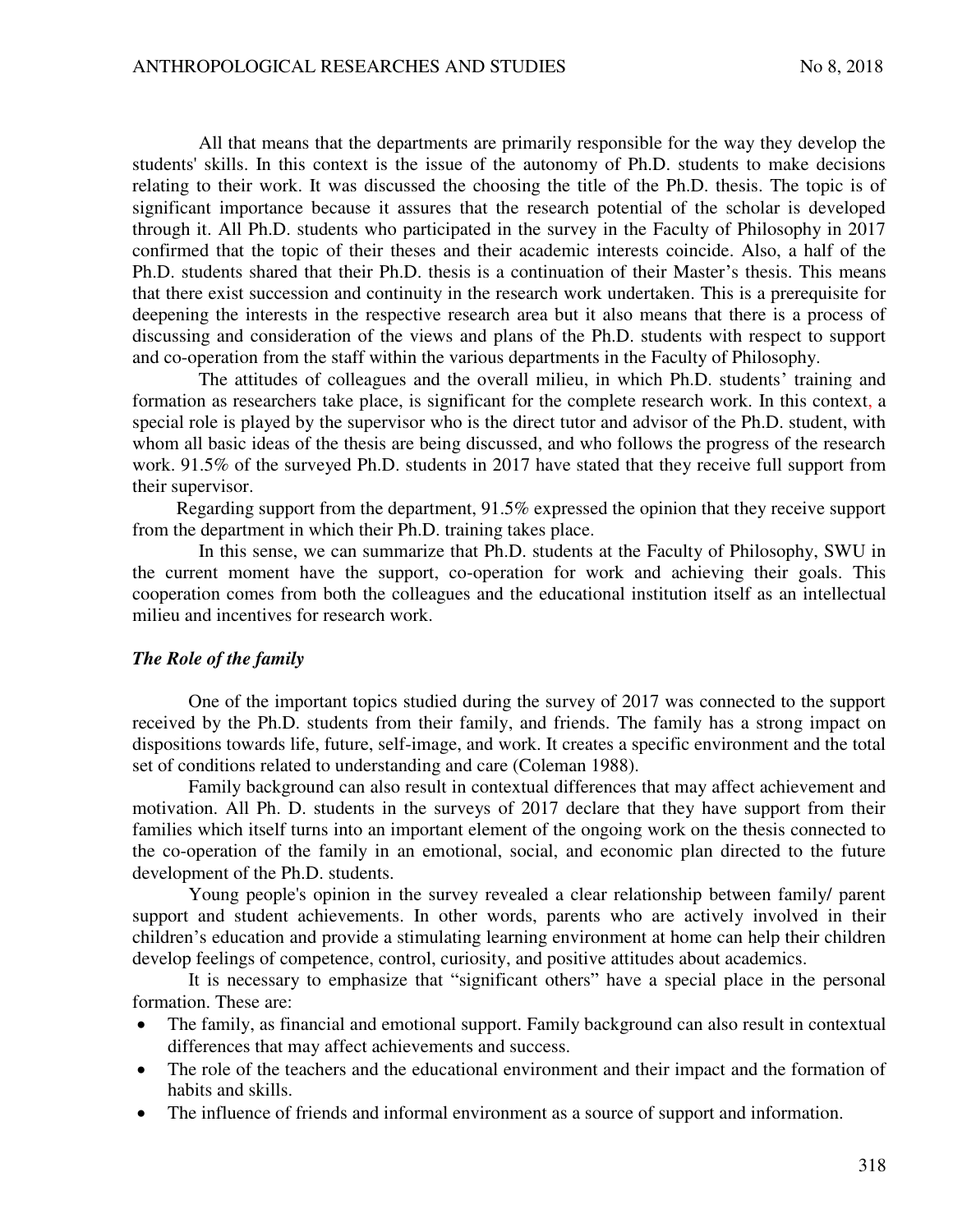The role of the institution – with the emphasis on the formal side as organizing courses and training.

The "middle class" families are more likely to raise their children to choose and focus on the exact sphere in education, and also of the importance of education in general. As a result, the respondents have demonstrated one very positive attitude towards research and education. It seems like students that came from poor regions are more motivated to study and to engage in research work, because this will help them to "escape" from the "village" or "small town" and to find a better job in the big cities.

According to the respondents, "*Every skill has a positive influence*". Social skills such as "self-confidence", "self-direction" and "risk-taking" are also increasingly important, because people are expected to be able to behave much more autonomously. "*Learning how to learn", "to adapt"," to change" and "to make sense of the vast information flows*" are now generic skills that everyone should acquire: "*It is important to be able to communicate with people and to understand others*". What is important to the respondents lies in the opportunities to develop, participate in life, and find a good environment to be successful.

Some of the young females set the topic for the role of a woman: whether she wants to find a better and well-paid job and she could have the ability to combine professional realization and motherhood. It turns out that gender and the role of motherhood and the relationship with the children remains an eternal theme and can become a problem for the young families and the professional choice of women.

### **Discussion and Conclusions**

One of the substantial conclusions of the article is that the quality of education, the professionalism of the teachers, the methods of evaluation are not sufficiently appreciated by the students, both nationally and locally. It can be said that the formation of different skills related to the realization of young people is a very responsible process that takes place in the educational system. Furthermore, the development of creative skills for research and activity is always the result of various efforts. In the course of this article, the issue of the attitude of young people towards research, participation, maintenance of sustainable interest in science was discussed. The selection of young people who have a creative attitude, curiosity, interest in the new, thoroughness and author's approach is of great importance. Equally important, however, is the problem of ethics in science. The organization of continuous control and further training and education of young researchers and Ph.D. students in the spirit of scientific ethics is essential.

Challenges to university education in view of providing research skills to young people are connected with:

- Curricula and study programmes, which have to stimulate more creativity and individual approach, and to correspond to person-centered pedagogy.
- Curricula have to show higher mobility and to include more free-chosen disciplines.
- The opening of universities towards older generations, which might turn the universities into real "life-long learning institutions". It is necessary in connection with that distance training forms to be developed further on.
- The activation of project work at universities level as well as an accent on assigning different creative tasks to students in the process of training.

University education is an environment of intellectual interaction; it has a central role in delivering key skills to students, as it is research-centered and focused on attaining knowledge and qualification.